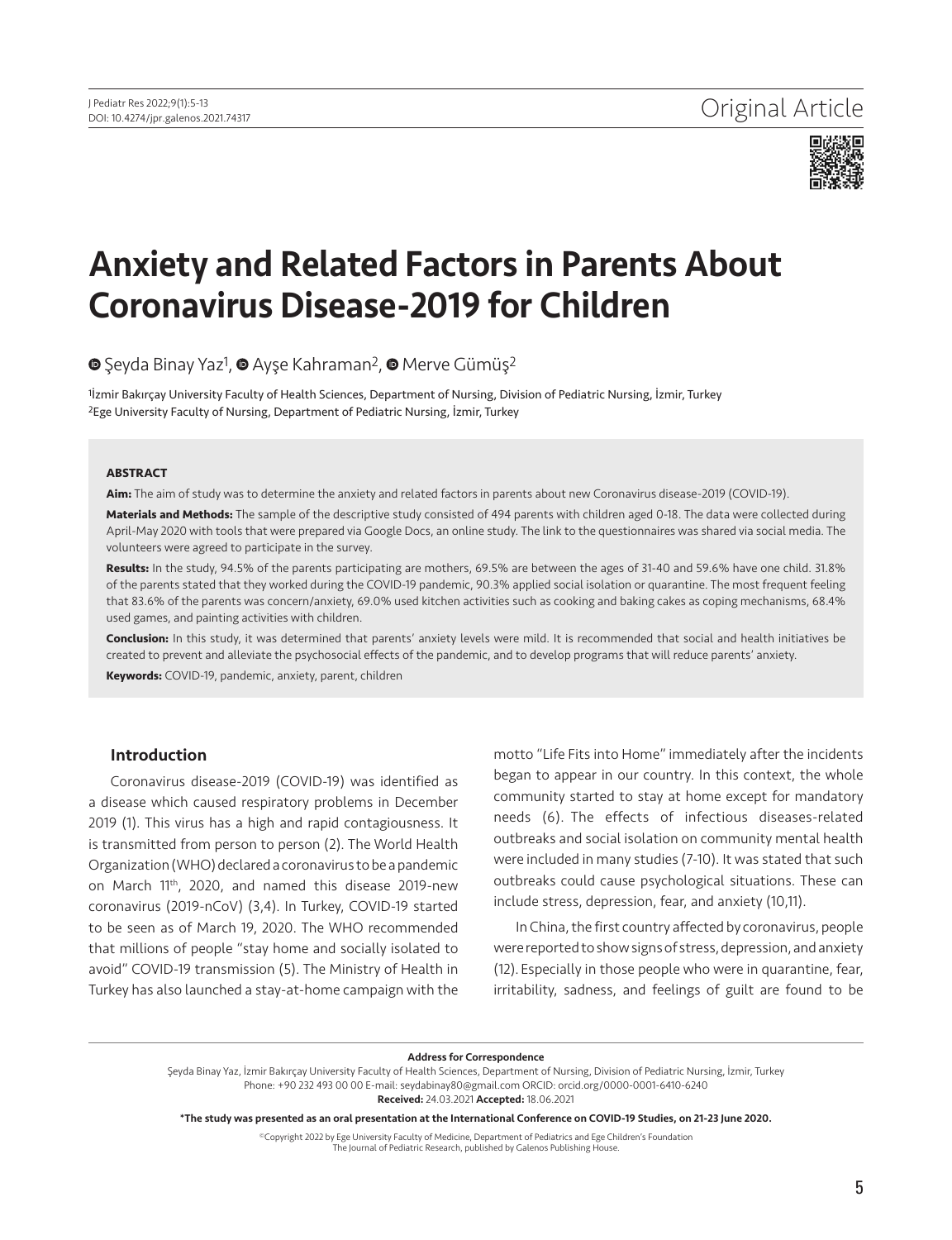common negative emotions during this process (13). No study investigating the effects of the COVID-19 pandemic on the child and family were found in the literature. In a simple study, it was stated that families face stress factors such as commuting to work, bringing home viruses, and meeting their children's increased educational and care needs (14). Mothers and fathers should pay attention to their children's health and illnesses. Besides this, they have to deal with some of the uncertainties surrounding their family during COVID-19 isolation (15). Nurses, as well as families, have important roles and responsibilities in the protection and development of children, family, and community health (16). Also, nurses working in the field of paediatric nursing, family health nursing or public health nursing should have a responsibility for the management of the health of the family.

It is thought that the global COVID-19 outbreak will lead to deep psychological effects on families. Evidence-based strategies should be developed to reduce any negative psychological effects, psychiatric symptoms, or anxiety during the epidemic. Determining the anxiety levels and their related factors experienced by children who are one of the risk groups in infectious diseases, and therefore their families is important for better management of the situation. This study was carried out to identify the anxiety and related factors of parents associated with COVID-19.

# Materials and Methods

This study has a descriptive design. The data was collected with an online survey during April and May 2020. The increase in the number of people using the Internet means that researchers have the opportunity to recruit participants from different backgrounds and different geographical regions that would not otherwise be possible (17). As it helps to reach the hard-to-reach segments of the general population by taking advantage of this feature of the Internet, also with the effect of the pandemic, the link for the questionnaires was shared via social networking sites such as Facebook, Twitter, Instagram, blogs, and forums.

The focus of the research was parents who have children between 0-18 years old, and also use social media and agreed to participate in the research. Since the number of elements in the universe is unknown, the number of samples was calculated with the formula n=t2pq/d2 (n=number of individuals to be sampled, t=1.96, p=0.50, q=050, d=0.05). According to this formula, the sample size was determined to be at least 385 (95% confidence interval in the calculation, the  $\alpha$  value for the significance level is

taken to be 0.05) (18). The number of parents included in the study was 498. Four parents who were not voluntary or who answered the questionnaire incomplete were excluded from the sample. The final sample was 494 parents.

## Ethical Considerations

İzmir Bakırçay University, Non-Interventional Clinical Research Ethics Committee's written permission was taken (approval number: 21/21, approval date: 20.04.2020) to conduct the research.

The consents of the individuals were taken and then they were allowed to answer the questions after the consent.

# Data Collection

The data collection tools were prepared using the Google Docs website. The study was conducted via the internet by means of social media. The social media tools were Facebook, Twitter, Instagram, blogs, and forums. The link for the questionnaires was distributed. The parents agreed to participate in the survey voluntarily.

Information Form Introducing the Child and Family: This is a form consisting of 8 questions including questions regarding the sociodemographic characteristics (age, gender, education, etc.) of the child and the family.

Questionnaire of Anxiety and Related Factors: There are 14 questions in this form that include anxiety factors related to coronavirus using the literature. The questions are about the symptoms of infectious diseases of children and other family members, social isolation, frequent feelings and coping skills of the parents, transportation preferences, and prevention methods (19-21).

Beck Anxiety Inventory: This twenty-one item Likerttype self-assessing scale was developed for anxiety by Beck in 1988. Likert (sum of degrees) provides type measurement. There are 4 options in each of the twenty-one symptom categories. Each item is given points between 0 and 3. The person is asked to assess the signs within the last week including the day of the questionnaire. Each symptom is evaluated as none, mild, moderate, or severe. The final score ranges from 0 to 63. The value of the score obtained from the scale shows the anxiety experienced by an individual. The Turkish language validity and reliability study of this scale were conducted. A result of 8-15 points shows mild anxiety, 16-25 shows moderate anxiety, and 26-63 shows severe anxiety. The Cronbach's alpha value for this scale was 0.93. The scale has two subgroups: "Subjective Anxiety" and "Somatic Symptoms". The subjective anxiety sub-dimension contains 13 items (1,4,5,7-11,14-17,19) and the score is between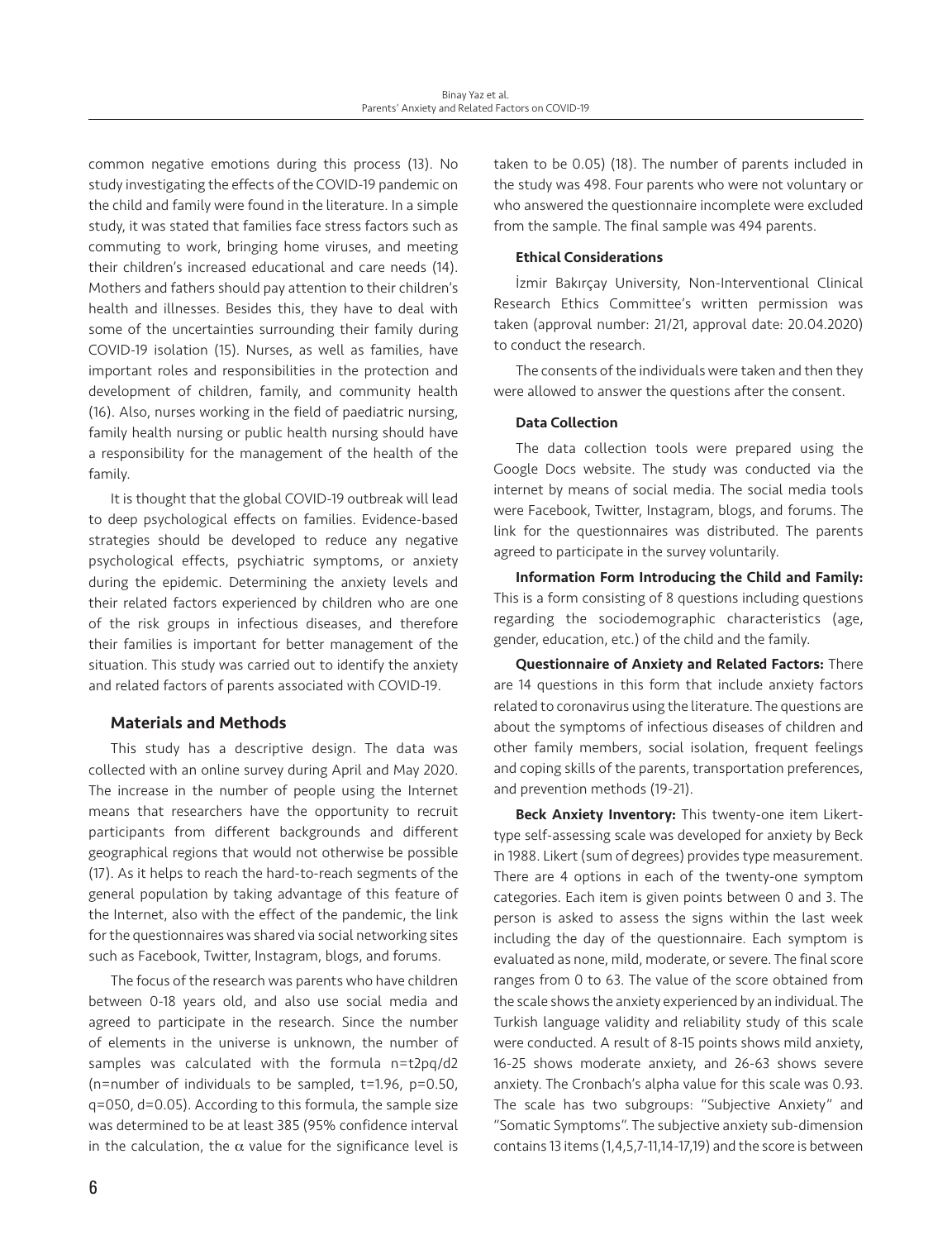0 and 39, the somatic symptoms sub-dimension is 8 items (2,3,6,12,13,18,20,21) and its score varies between 0 and 24 (22).

## Statistical Analysis

Analysis of the data to be obtained from the research was carried out through the SPSS 26.0 package program. Descriptive statistics in the analysis of the research data were calculated as a number, percentage, average, and standard deviation. Additionally, Shapiro-Wilk/Kolmogorov-Smirnov (K-S) was carried out to determine the suitability of the data for normal distribution. If the data were suitable for normal distribution, Student's t-test, and One-Way ANOVA were used. If it was not suitable for normal distribution, the Mann-Whitney U test, and the Kruskal-Wallis test were used. Multiple linear regressions analysis was performed to determine the effect of various independent variables on the parents' anxiety level scores during the pandemic process. The results are presented as estimated β (Standard Error), p-values, and R2 value. The significance level was accepted as 0.05.

### Validity, Reliability, and Rigour

The data instruments were selected by the researchers for their relevance to the study population. All data collection tools demonstrated reliability and validity for the Turkish population. The researchers received preliminary online education on Google Documents data collection. Interpretation of the survey content was also included in the education content to ensure the accuracy and consistency of the data.

# **Results**

Almost all the 494 participants were mothers (94.5%) and the average age of 69.5% was between 31-40 years. Sixtypoint nine percent of the participants were bachelor, 67.8% were working, 45.3% of the income assessment was in the medium level. 56.9% had 1 child and 37.3% had 2 children. The Beck Anxiety Inventory mean score of the participants was found to be 11.77±10.36 and this was considered as mild level. The Subjective Anxiety Subscale mean score was 8.93±7.47, and the Somatic symptoms subscale mean score was 2.84±3.42 (Table I).

Before the COVID-19 pandemic, 95.1% had never been to another country and 92.5% had never had any guests from another country. During the COVID-19 pandemic, 83.4% of the parents took care of their children themselves. 33.6% of participants had a family member with a chronic disease. A statistically significant difference was found

between family members with and without chronic disease (p=0.003). The anxiety score average of those with chronic diseases in their family was found to be higher. 87.0% of participants did not have a condition requiring constant hospitalization (follow-up, treatment, etc.), only 8.5% had a person who was constantly taking medication within their family members. A statistically significant difference was found between those families with or without members taking regular medication (p=0.047). The anxiety score average for those with a member of their family taking medication was found to be higher. 75.3% of parents had not received training on infectious diseases and prevention methods. During the COVID-19 pandemic, 90.3% of participants implemented social isolation or quarantine (Table II).

Considering the participants' use of vehicles during the pandemic, 83.6% used their own private car for transportation. A statistically significant difference was found between those who used private cars and those who did not (p=0.042). The anxiety score average of those who used their private car was found to be lower. According to information source used to obtain developments regarding COVID-19, it was reported that 90.7% of participants preferred the internet/social media, while 56.5% preferred television/radio. While there was no significant difference between those who preferred the internet-social media as a news source about COVID-19 and those who did not (p=0.105), a difference was found between those who preferred TV-radio and those who did not (p<0.001). The anxiety score average of those who preferred TV-radio was found to be lower. In the first place was the difference between those participants who preferred using a mask (96.0%) and keeping a social-distance (1 meter) as a protection method. The most common emotions about COVID-19 experienced by parents were concern/anxiety (83.6%), fear (38.5%), sadness (33.8%), and difficulty in coping (21.7%). When the parents' anxiety scores were compared with emotions such as fear, sadness, and difficulty in coping, a statistically significant difference was found between those who experienced these feelings and those who did not (p<0.001, p<0.001, p<0.001). The anxiety score average of those parents who experienced these emotions was higher than those who did not. The parents' methods of coping during social isolation included kitchen activities (cooking, baking cake, etc.) (69.0%), games and painting with their children (68.4%), home cleaning (65.8%), and reading (40.5%). A statistically significant difference was found between those who preferred the reading method and those who did not (p=0.034). The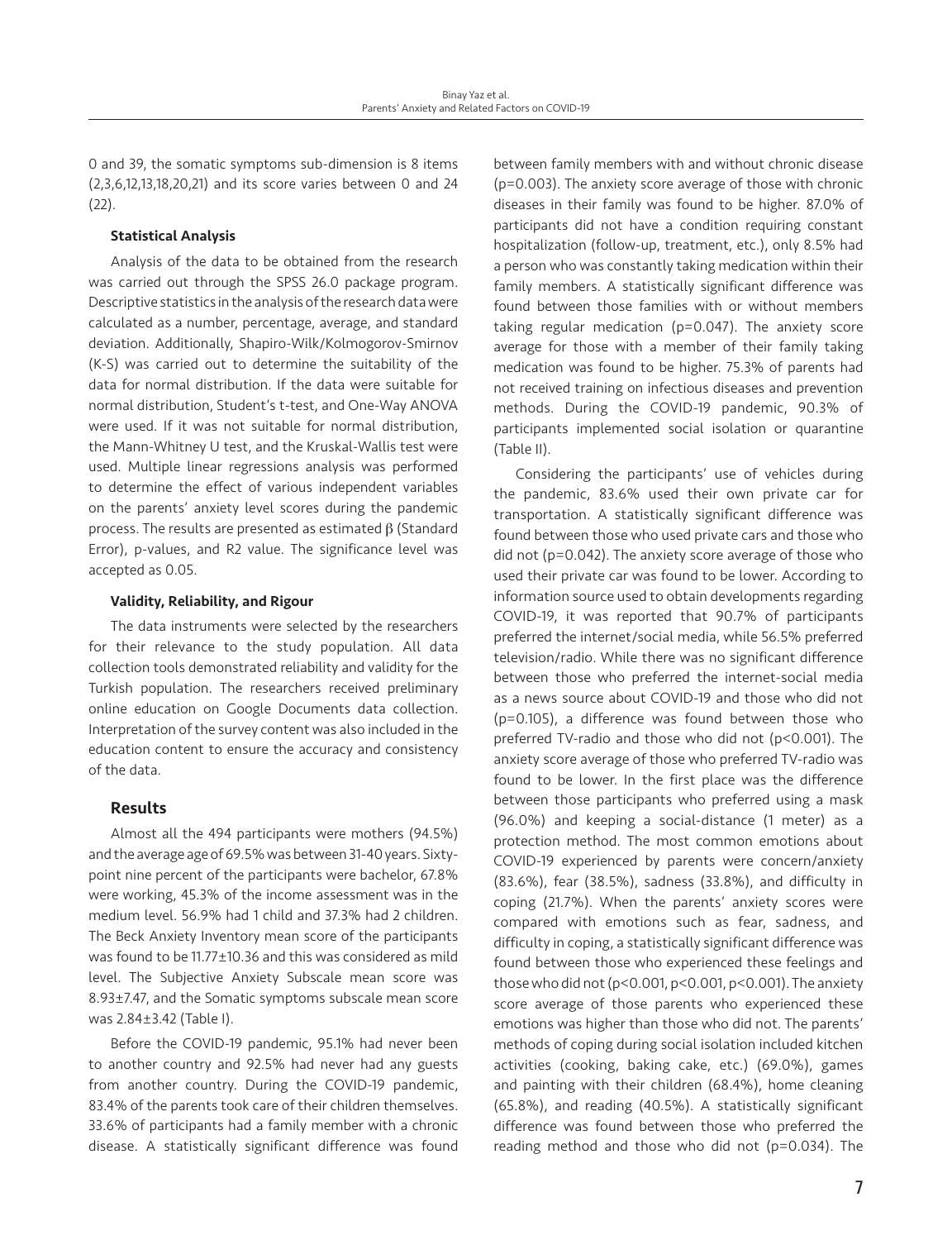anxiety score average of those who preferred to read books was lower (Table III).

Several factors could be seen to significantly affect the anxiety scores of the parents in the pandemic when regression analysis was performed; the employment status of the parents, the presence of an individual with a chronic disease in the family, the person caring for the child during the pandemic process, the most common feelings of anxiety, fear, sadness, and difficulties in coping are included in these. These variables explain 23% of the anxiety level of the parents during the COVID-19 pandemic (Table IV).

| <b>Table I.</b> Comparison of participants' socio-demographic characteristics and anxiety |     |       |                   |                                    |                    |         |  |  |  |  |
|-------------------------------------------------------------------------------------------|-----|-------|-------------------|------------------------------------|--------------------|---------|--|--|--|--|
| <b>Variables</b>                                                                          | N   | %     | BAI               | Significance                       |                    |         |  |  |  |  |
|                                                                                           | 494 | 100   | $X \pm SD$        | <b>Mean Rank</b>                   | <b>Test</b>        | p-value |  |  |  |  |
| <b>Parents</b>                                                                            |     |       |                   |                                    |                    |         |  |  |  |  |
| Mother                                                                                    | 467 | 94.5  | $12.15 \pm 0.48$  | 253.41                             |                    | < 0.001 |  |  |  |  |
| Father                                                                                    | 27  | 5.5   | $5.29 \pm 1.20$   | 145.20                             | $Z = -3,834$       |         |  |  |  |  |
| Age                                                                                       |     |       |                   |                                    |                    |         |  |  |  |  |
| $19 - 30$                                                                                 | 58  | 11.7  | $13.01 \pm 1.43$  | 264.12                             |                    |         |  |  |  |  |
| $31 - 40$                                                                                 | 343 | 69.5  | $11.85 \pm 0.55$  | 250.48                             | $\chi^2 = 3,026$   | 0.220   |  |  |  |  |
| 41 and above                                                                              | 93  | 18.8  | $10.70 \pm 1.10$  | 226.13                             |                    |         |  |  |  |  |
| <b>Education</b>                                                                          |     |       |                   |                                    |                    |         |  |  |  |  |
| First-secondary education                                                                 | 5   | 1.0   | $11.40 \pm 3.58$  | 258.00                             |                    |         |  |  |  |  |
| High school                                                                               | 46  | 9.3   | $11.73 \pm 1.71$  | 235.55                             |                    | 0.885   |  |  |  |  |
| Bachelor                                                                                  | 301 | 60.9  | $12.03 \pm 0.60$  | 251.05                             | $\chi^2$ =0.650    |         |  |  |  |  |
| Graduate                                                                                  | 142 | 28.8  | $11.25 \pm 0.80$  | 243.47                             |                    |         |  |  |  |  |
| Profession                                                                                |     |       |                   |                                    |                    |         |  |  |  |  |
| Unemployed                                                                                | 55  | 11.1  | $11.41 \pm 1.25$  | 247.79                             |                    | 0.954   |  |  |  |  |
| Health employee                                                                           | 20  | 4.0   | $10.75 \pm 2.10$  | 237.95                             | $\chi^2 = 0.094$   |         |  |  |  |  |
| Other professional groups                                                                 | 419 | 84.9  | $11.87 \pm 0.51$  | 247.92                             |                    |         |  |  |  |  |
| <b>Working status</b>                                                                     |     |       |                   |                                    |                    |         |  |  |  |  |
| Working                                                                                   | 335 | 67.8  | $10.73 \pm 9.83$  | 233.49                             |                    | 0.002   |  |  |  |  |
| Not working                                                                               | 159 | 32.2  | 13.96±11.11       | 277.02                             | $Z = -3,170$       |         |  |  |  |  |
| <b>Economic situation assessment</b>                                                      |     |       |                   |                                    |                    |         |  |  |  |  |
| Low level                                                                                 | 104 | 21.1  | $14.52 \pm 1.21$  | 276.01                             |                    |         |  |  |  |  |
| Intermediate level                                                                        | 224 | 45.3  | $11.25 \pm 0.66$  | 241.39                             | $\chi^2 = 5,326$   | 0.070   |  |  |  |  |
| High level                                                                                | 166 | 33.6  | $10.75 \pm 0.70$  | 237.88                             |                    |         |  |  |  |  |
| Number of children                                                                        |     |       |                   |                                    |                    |         |  |  |  |  |
| $\mathbf{1}$                                                                              | 281 | 56.9  | $12.11 \pm 0.61$  | 255.58                             |                    | 0.173   |  |  |  |  |
| $\overline{2}$                                                                            | 187 | 37.8  | $11.03 \pm 0.77$  | 232.50                             | $\chi^2 = 3,512$   |         |  |  |  |  |
| 3 and above                                                                               | 26  | 5.3   | 12.76±1.84        | 268.04                             |                    |         |  |  |  |  |
| <b>Beck Anxiety Inventory mean score</b>                                                  | 494 | 100.0 | $11.77 \pm 10.36$ | $9.00(0-53)$<br>Median (Min.-Max.) |                    |         |  |  |  |  |
| <b>Subjective Anxiety Subscale mean score</b>                                             | 494 | 100.0 | $8.93 \pm 7.47$   | $7.00(0-34)$                       | Median (Min.-Max.) |         |  |  |  |  |
| Somatic Symptoms Subscale mean score                                                      | 494 | 100.0 | $2.84 \pm 3.42$   | $2.00(0-19)$                       | Median (Min.-Max.) |         |  |  |  |  |

X: Average, SD: Standard deviation, BAI: Beck anxiety inventory, Min.: Minimum, Max.: Maximum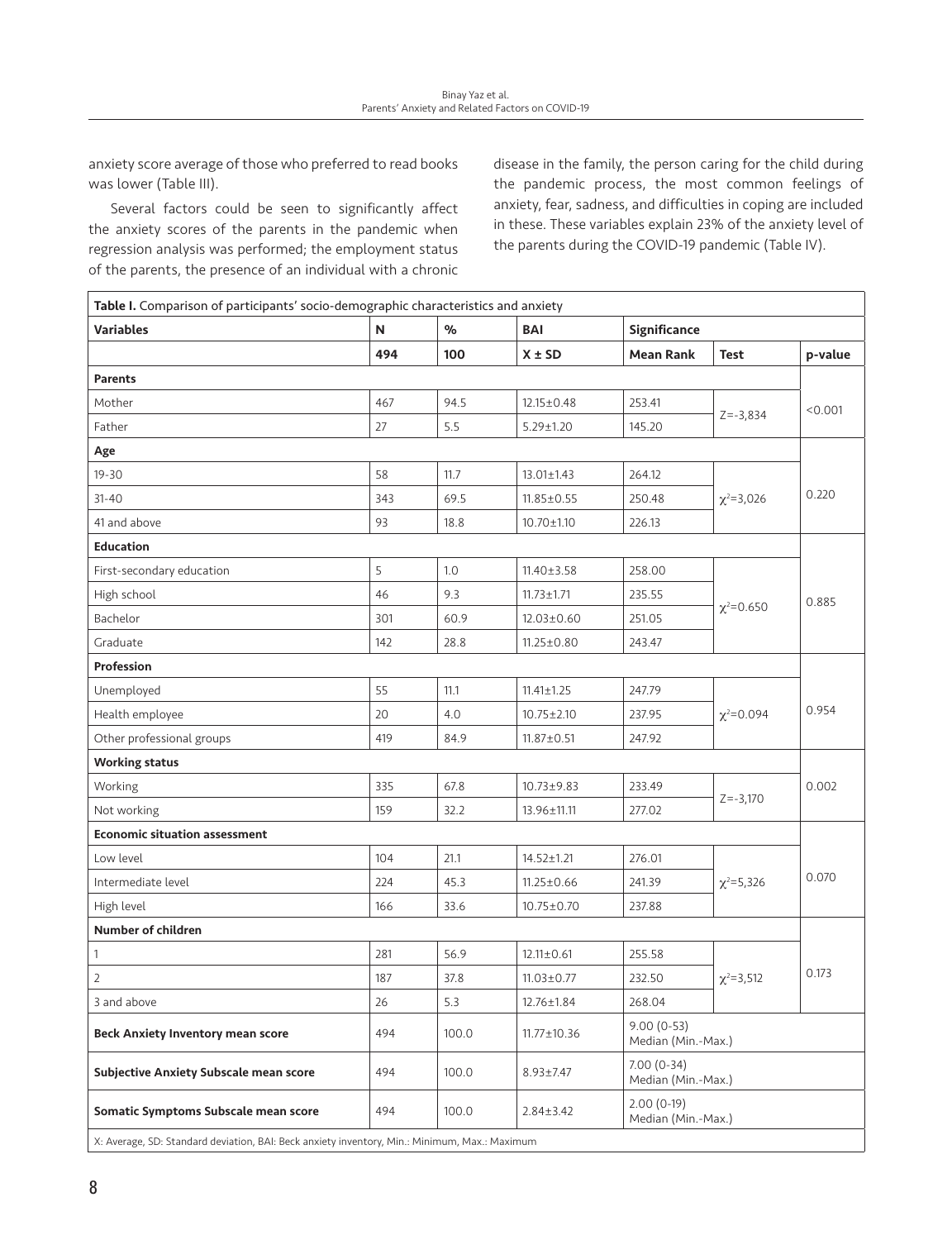# **Discussion**

It has been seen that there has been a rapid rise in the number of cases and deaths in the COVID-19 pandemic in the world. This situation has led to psychological effects such as stress, depression, and anxiety in people. Fear of uncertainty has been reported to cause negative behaviour (23). It was also emphasized with the proposal of WHO that the quarantine decisions and curfews made by most countries might increase stress, anxiety, and depression (13,24). It was found that the quarantine measures applied in the severe acute respiratory syndrome and Middle East respiratory syndrome (MERS) outbreaks were associated with psychosocial problems. These were depressive signs, post-traumatic stress, anxiety, stress, social isolation, loneliness, and stigma, and the most important determinants were the length of the quarantine and loss of income (25).

Also, insufficient and fake news about COVID-19 has led to increased anxiety and fear regarding the situation in this process (2). The WHO suggested that people should only receive news on COVID-19 from reliable sources. In this study, most of the participants used social media as their news source. However, the anxiety scores of those who preferred TV news as their news source were found to be lower.

In a study conducted on 1,210 people in China examining the psychological effects of coronavirus, it was reported that 28.8% of the people in the community showed moderate or severe anxiety, 16.5% showed moderate or severe depression, and 8.1% showed moderate or severe stress (12). A study in Canada found that one-third of 1,354 Canadian adults were concerned about the coronavirus and 7% were "very worried" (26). In Spain, while the signs of depression, stress, and anxiety were low in the early stages of the

| Table II. Comparison of participants' COVID-19 characteristics and anxiety scores                         |                      |                           |                                                                       |                                      |                  |         |  |
|-----------------------------------------------------------------------------------------------------------|----------------------|---------------------------|-----------------------------------------------------------------------|--------------------------------------|------------------|---------|--|
| <b>Variables</b>                                                                                          | N                    | $\%$                      | <b>BAI</b>                                                            | <b>Significance</b>                  |                  |         |  |
|                                                                                                           | 494                  | 100                       | $X \pm SD$                                                            | <b>Mean Rank</b>                     | <b>Test</b>      | p-value |  |
| Going to another country before the COVID-19 pandemic                                                     |                      |                           |                                                                       |                                      |                  |         |  |
| Yes<br>No.                                                                                                | 24<br>470            | 4.9<br>95.1               | $8.79 \pm 2.07$<br>$11.92 \pm 047$                                    | 194.15<br>250.22                     | $Z = -1,879$     | 0.060   |  |
| Guest arrival from another country before COVID-19 pandemic                                               |                      |                           |                                                                       |                                      |                  |         |  |
| Yes<br><b>No</b>                                                                                          | 37<br>457            | 7.5<br>92.5               | $12.21 \pm 1.41$<br>$11.74 \pm 0.49$                                  | 266.09<br>245.99                     | $Z = -0.825$     | 0.410   |  |
| Caregiver for children in the COVID-19 pandemic                                                           |                      |                           |                                                                       |                                      |                  |         |  |
| Mother/Father<br>Caregiver<br>Grandma/grandfather<br>Other (family elders, relatives, etc.)               | 412<br>28<br>46<br>8 | 83.4<br>5.7<br>9.3<br>1.6 | $11.98 \pm 0.51$<br>$9.21 \pm 1.49$<br>$11.00 \pm 1.67$<br>14.50±3.84 | 250.90<br>220.57<br>226.08<br>290.00 | $\chi^2 = 2.982$ | 0.394   |  |
| Presence of chronic disease in family members (Diabetes, heart disease, kidney disease, etc.)             |                      |                           |                                                                       |                                      |                  |         |  |
| Yes<br>No.                                                                                                | 166<br>328           | 33.6<br>66.4              | 13.73±0.86<br>10.78±0.54                                              | 273.92<br>234.13                     | $Z = -2,930$     | 0.003   |  |
| Presence of a condition requiring constant hospitalization in family members (follow-up, treatment, etc.) |                      |                           |                                                                       |                                      |                  |         |  |
| Yes<br><b>No</b>                                                                                          | 64<br>430            | 13.0<br>87.0              | $13.25 \pm 1.46$<br>$11.55 \pm 0.48$                                  | 263.64<br>245.10                     | $Z = -0.971$     | 0.332   |  |
| The presence of a person constantly taking medication in family members                                   |                      |                           |                                                                       |                                      |                  |         |  |
| Yes<br><b>No</b>                                                                                          | 42<br>452            | 8.5<br>91.5               | 14.92±1.77<br>$11.48 \pm 0.48$                                        | 289.35<br>243.61                     | $Z = -1,988$     | 0.047   |  |
| Training status on infectious diseases and prevention methods                                             |                      |                           |                                                                       |                                      |                  |         |  |
| Yes<br>No.                                                                                                | 122<br>372           | 24.7<br>75.3              | 10.87±0.98<br>$12.07 \pm 0.52$                                        | 228.80<br>253.63                     | $Z = -1.670$     | 0.095   |  |
| Social isolation or quarantine status in the COVID-19 pandemic                                            |                      |                           |                                                                       |                                      |                  |         |  |
| Yes<br>No.                                                                                                | 446<br>48            | 90.3<br>9.7               | $11.86 \pm 0.48$<br>11.00±1.74                                        | 250.16<br>222.77                     | $Z = -1,265$     | 0.206   |  |
| X: Average, SD: Standard deviation, BAI: Beck anxiety inventory, COVID-19: Coronavirus disease-2019       |                      |                           |                                                                       |                                      |                  |         |  |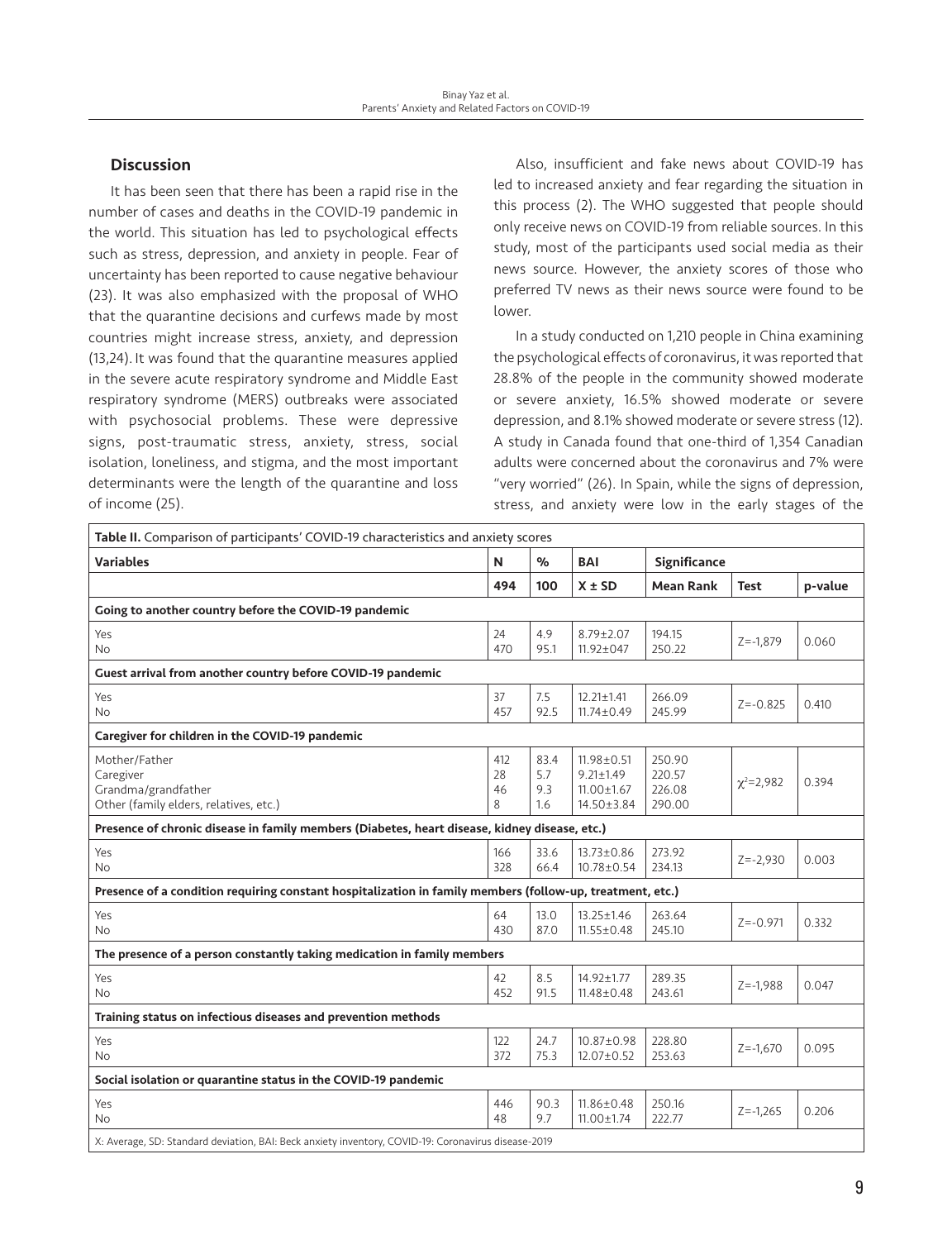| Binay Yaz et al.                                 |
|--------------------------------------------------|
| Parents' Anxiety and Related Factors on COVID-19 |

| Table III. Comparison of participants' coping methods and problems during the pandemic and their anxiety scores |                  |                          |              |                                      |                  |              |         |
|-----------------------------------------------------------------------------------------------------------------|------------------|--------------------------|--------------|--------------------------------------|------------------|--------------|---------|
| <b>Variables</b>                                                                                                |                  | N                        | $\%$         | BAI                                  | Significance     |              |         |
|                                                                                                                 |                  | 494                      | 100          | $X \pm SD$                           | Mean Rank        | <b>Test</b>  | p-value |
| Type of transportation use                                                                                      |                  |                          |              |                                      |                  |              |         |
| Personal car                                                                                                    | Yes<br><b>No</b> | 413<br>81                | 83.6<br>16.4 | $11.27 \pm 0.49$<br>$11.93 \pm 1.28$ | 241.73<br>276.93 | $Z = -2,032$ | 0.042   |
| Public transportation (bus, minibus)                                                                            | Yes<br>No        | 24<br>470                | 4.9<br>95.1  | $10.91 \pm 2.50$<br>$11.82 \pm 0.47$ | 221.38<br>248.83 | $Z = -0.920$ | 0.357   |
| Taxi                                                                                                            | Yes<br>No        | 14<br>480                | 2.8<br>97.2  | $13.57 \pm 3.18$<br>$11.72 \pm 0.47$ | 267.46<br>246.92 | $Z = -0.531$ | 0.595   |
| Other (bicycle, motorcycle, subway)                                                                             | Yes<br><b>No</b> | $12 \overline{ }$<br>482 | 2.4<br>97.6  | 12.08±3.37<br>$11.76 \pm 0.47$       | 239.75<br>247.69 | $Z = -0.191$ | 0.849   |
| The information source of developments regarding COVID-19                                                       |                  |                          |              |                                      |                  |              |         |
| Internet-social media                                                                                           | Yes<br>No        | 448<br>46                | 90.7<br>9.3  | $11.87 \pm 0.47$<br>$10.80 \pm 1.81$ | 250.83<br>215.09 | $Z = -1,619$ | 0.105   |
| Television-radio                                                                                                | Yes<br>No        | 279<br>215               | 56.5<br>43.5 | $10.48 \pm 0.59$<br>13.46±0.72       | 227.27<br>273.75 | $Z = -3,592$ | < 0.001 |
| Health professionals                                                                                            | Yes<br>No.       | 122<br>372               | 24.7<br>75.3 | $11.22 \pm 1.00$<br>$11.95 \pm 0.52$ | 234.47<br>251.77 | $Z = -1,163$ | 0.245   |
| Other (newspaper, friend, neighbor)                                                                             | Yes<br>No        | 50<br>444                | 10.1<br>89.9 | 11.94±1.64<br>$11.75 \pm 0.48$       | 237.80<br>248.59 | $Z = -0.507$ | 0.507   |
| Preferred preventive measure                                                                                    |                  |                          |              |                                      |                  |              |         |
| Mask                                                                                                            | Yes<br>No        | 474<br>20                | 96.0<br>4.0  | $11.93 \pm 0.47$<br>$8.15 \pm 1.83$  | 249.80<br>192.93 | $Z = -1,747$ | 0.081   |
| Distance (1 meter)                                                                                              | Yes<br><b>No</b> | 445<br>49                | 90.1<br>9.9  | 11.90±0.49<br>$10.63 \pm 1.40$       | 249.44<br>229.88 | $Z = -0.912$ | 0.362   |
| Disinfectant                                                                                                    | Yes<br>No        | 270<br>224               | 54.7<br>45.3 | $11.94 \pm 0.61$<br>$11.57 \pm 0.71$ | 253.34<br>240.46 | $Z = -1,000$ | 0.317   |
| Glove                                                                                                           | Yes<br>No        | 259<br>235               | 52.4<br>47.6 | $11.97 \pm 0.65$<br>$11.56 \pm 0.67$ | 250.16<br>244.57 | $Z = -0.435$ | 0.663   |
| Cologne                                                                                                         | Yes<br>No        | 229<br>265               | 46.4<br>53.6 | 12.84±0.72<br>10.85±0.59             | 260.99<br>235.84 | $Z = -1,955$ | 0.051   |
| Other (soap, visor, napkin, cleaning water)                                                                     | Yes<br>No        | 15<br>479                | 3.0<br>97.0  | $12.40 \pm 2.36$<br>$11.75 \pm 0.47$ | 266.47<br>246.91 | $Z = -0.523$ | 0.601   |
| The most common emotion about COVID-19                                                                          |                  |                          |              |                                      |                  |              |         |
| Concern                                                                                                         | Yes<br>No        | 413<br>81                | 83.6<br>16.4 | $12.04 \pm 0.51$<br>10.39±1.04       | 251.09<br>229.19 | $Z = -1,264$ | 0.206   |
| Fear                                                                                                            | Yes<br>No        | 190<br>304               | 38.5<br>61.5 | 16.10±0.84<br>$9.07 \pm 0.48$        | 305.05<br>211.53 | $Z = -7,092$ | < 0.001 |
| Sadness                                                                                                         | Yes<br>No.       | 167<br>327               | 33.8<br>66.2 | $14.21 \pm 0.85$<br>$10.53 \pm 0.53$ | 281.94<br>229.91 | $Z = -3,837$ | < 0.001 |
| Difficulty in coping                                                                                            | Yes<br>No.       | 107<br>387               | 21.7<br>78.3 | 19.08±1.12<br>$9.75 \pm 0.45$        | 343.80<br>220.87 | $Z = -7,893$ | < 0.001 |
| Other (communication difficulties,<br>confusion, uncertainty, anger)                                            | Yes<br>No.       | 38<br>456                | 7.7<br>92.3  | 12.92±1.70<br>$11.68 \pm 0.48$       | 262.38<br>246.26 | $Z = -0.670$ | 0.503   |
| Coping methods in social isolation                                                                              |                  |                          |              |                                      |                  |              |         |
| Kitchen activities (food, cake, etc.)                                                                           | Yes<br>No        | 341<br>153               | 69.0<br>31.0 | $11.93 \pm 0.54$<br>$11.42 \pm 0.90$ | 253.00<br>235.24 | $Z = -1.281$ | 0.200   |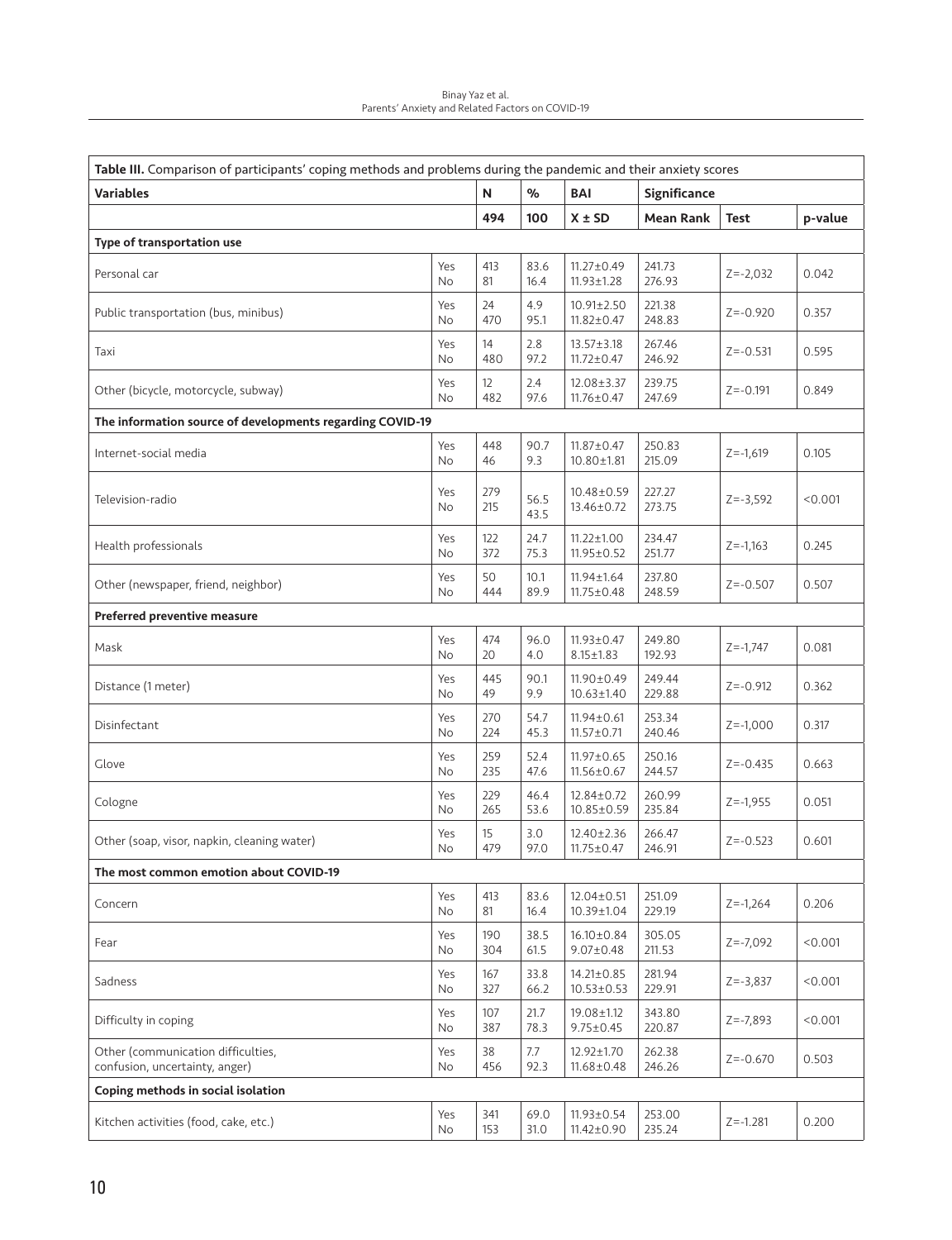#### Binay Yaz et al. Parents' Anxiety and Related Factors on COVID-19

| <b>Table III.</b> Continued                                                                      |            |            |              |                                      |                  |              |         |  |  |
|--------------------------------------------------------------------------------------------------|------------|------------|--------------|--------------------------------------|------------------|--------------|---------|--|--|
| <b>Variables</b>                                                                                 |            | N          | $\%$         | BAI                                  | Significance     |              |         |  |  |
|                                                                                                  |            | 494        | 100          | $X \pm SD$                           | Mean rank        | Test         | p-value |  |  |
| Game and painting activities with children                                                       | Yes<br>No. | 338<br>106 | 68.4<br>31.6 | $11.95 \pm 0.56$<br>$11.38 \pm 0.84$ | 250.62<br>240.73 | $Z = -0.717$ | 0.473   |  |  |
| Home cleaning                                                                                    | Yes<br>No. | 325<br>169 | 65.8<br>34.2 | $12.20 \pm 057$<br>$10.94 \pm 0.78$  | 254.54<br>233.97 | $Z = -1,521$ | 0.128   |  |  |
| Reading                                                                                          | Yes<br>No. | 200<br>294 | 40.5<br>59.5 | $10.67 \pm 0.70$<br>$12.52 \pm 0.61$ | 230.99<br>258.73 | $Z = -2,123$ | 0.034   |  |  |
| Professional activities (working from home)                                                      | Yes<br>No. | 159<br>335 | 32.2<br>67.8 | $11.13 \pm 0.76$<br>$12.08 \pm 0.58$ | 241.64<br>250.28 | $Z = -0.629$ | 0.529   |  |  |
| Individual hobbies (guitar, stone painting, mandala, sports<br>events)                           | Yes<br>No. | 116<br>378 | 23.5<br>76.5 | $11.59 \pm 0.89$<br>$11.83 \pm 0.54$ | 248.64<br>247.15 | $Z = -0.099$ | 0.921   |  |  |
| X: Average SD: Standard deviation RAI: Beck anxiety inventory COVID-19: Coronavirus disease-2019 |            |            |              |                                      |                  |              |         |  |  |

X: Average, SD: Standard deviation, BAI: Beck anxiety inventory, COVID-19: Coronavirus disease-2019

| Table IV. The effect of some parents-related variables on their anxiety scores (n=494)                    |          |           |          |                          |  |  |  |  |  |
|-----------------------------------------------------------------------------------------------------------|----------|-----------|----------|--------------------------|--|--|--|--|--|
| Dependent variable: the anxiety level                                                                     |          |           |          |                          |  |  |  |  |  |
| Independent variables: working status, chronic disease, caregiver, most common<br>emotions                | B        | <b>SE</b> | β        | $p^*$                    |  |  |  |  |  |
| Constant                                                                                                  | 41,542   | 3,605     |          | $\overline{\phantom{a}}$ |  |  |  |  |  |
| Working status<br>(Working Not working)                                                                   | 1,335    | 0.943     | 0.060    | 0.157                    |  |  |  |  |  |
| Presence of chronic disease in family members<br>(Yes No)                                                 | $-2,226$ | 0.875     | $-0.102$ | 0.011                    |  |  |  |  |  |
| Caregiver for children in the COVID-19 pandemic<br>(Mother/Father Caregiver Grandma/grandfather<br>Other) | 0.039    | 0.341     | 0.005    | 0.910                    |  |  |  |  |  |
| The most common emotion about COVID-19<br>Concern (Yes No)                                                | $-1,640$ | 1.117     | $-0.059$ | 0.143                    |  |  |  |  |  |
| The most common emotion about COVID-19<br>Fear (Yes No)                                                   | $-4,517$ | 0.906     | $-0.212$ | < 0.001                  |  |  |  |  |  |
| The most common emotion about COVID-19<br>Sadness (Yes No)                                                | $-2,666$ | 0.905     | $-0.122$ | 0.003                    |  |  |  |  |  |
| The most common emotion about COVID-19<br>Difficulty in coping (Yes No)                                   | $-7,992$ | 1.036     | $-0.318$ | < 0.001                  |  |  |  |  |  |
| R                                                                                                         | 0.484    |           |          |                          |  |  |  |  |  |
| R <sup>2</sup>                                                                                            | 0.234    |           |          |                          |  |  |  |  |  |
| F                                                                                                         | 21,230   |           |          |                          |  |  |  |  |  |
| $p^*$                                                                                                     | < 0.001  |           |          |                          |  |  |  |  |  |

 $*p < 0.05$ .

B: Fixed value/regression load (Sabit değer/regresyon yükü), SE: Standard error, Beta: Standardized regression load (Standartlaştırılmış regresyon yükü), COVID-19: Coronavirus Disease-2019

COVID-19 pandemic, these symptoms levels increased after quarantine (27). Restrictive prevention and isolation can be confusing, and not well understood for children (15). It is considered common for children and their families to experience anxiety, panic, and fear, both for themselves and their families, friends, loved ones, and relatives (28). In this study, the most common emotions experienced by parents in the process of COVID-19 were concern/anxiety (83.6%), fear (38.5%), sadness (33.8%), and difficulty in coping (21.7%). In studies on this subject, it has been stated that the features seen in individuals in the process of COVID-19 are often paranoia, sadness, fear, anxiety, anger, and depression (13,29,30). In this study, 90.3% of parents stayed at home (social isolation or quarantine). In a study on global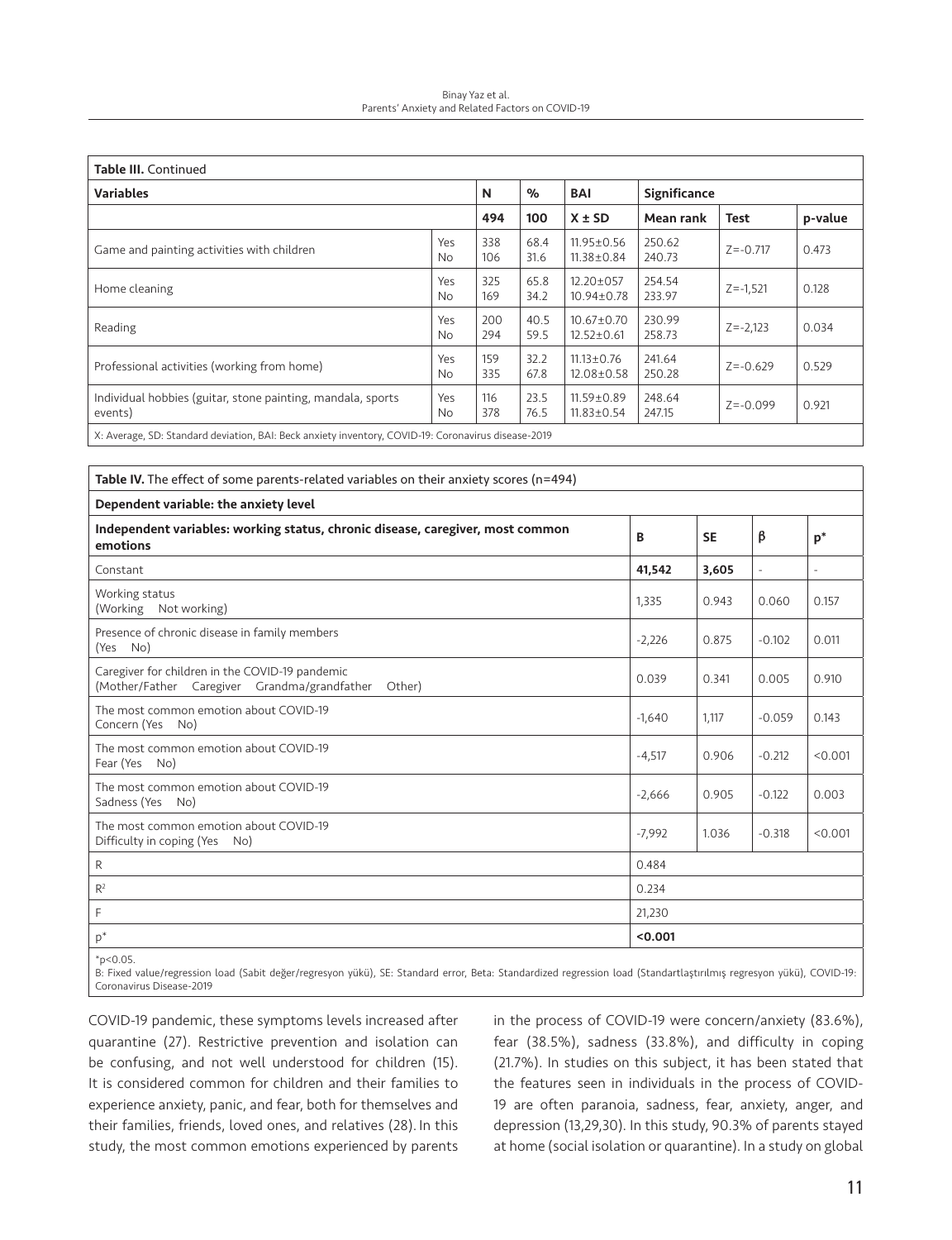epidemics, it was stated that people who were isolated for 2 weeks because they were in contact with MERS showed anxiety signs and anger such as fear, isolation, and social withdrawal (31). In addition to isolation or quarantine, anxiety levels were found to be high in both parents and their children during the pandemic in cases of chronic illness and long-term regular medication.

If parents experience situations such as anxiety, fear, sadness, and difficulty in coping, it can negatively affect their children's health. In this situation, families are advised to talk to their children about how they keep them safe and to try to manage any stress they feel (19). In this study, the coping mechanism of the parents during their stay at home to manage their anxiety for themselves included kitchen activities (cooking, baking cake, etc.) (69.0%), games and painting activities with their children (68.4%), home cleaning (65.8%), and reading (40.5%). The anxiety score average of those parents who preferred reading was lower. In another study, similarly, it was stated that children prefer activities such as physical entertainment or reading during the epidemic process (28). Additionally, it is recommended that parents teach their children handwashing techniques or how to apply hand disinfectants and regularly wash any contacted surfaces with house cleaning materials so that the children and parents can cope with this process (19). In this study, it was found that parents preferred masks, social-distancing (1 meter), disinfectants, gloves, and cologne as first-line methods of protection. In another study, it was also found that parents attach importance to physical distancing especially in interpersonal relationships (29). Since diseases that are transmitted by the respiratory way require a specific intimacy between people, social-distancing reduces transmission (32). UNICEF has prepared a guide especially for those parents with small children during the COVID-19 period. This guide contains topics such as the importance of handwashing, the importance of not touching faces with dirty hands, the use of masks, keeping one meter social distance, and avoiding crowded environments (33).

# Study Limitations

This study was cross-sectional and it had some limitations. The study particularly focused on those parents who used social media and the sample was limited only to those who used social media; therefore, homogeneity of the participants could not be achieved. Some parents may have limited internet access or not have had time due to their children.

# Conclusion

In this study, it was found that the most common emotion experienced by the parents was fear, anxiety, sadness, and difficulty in coping and mild anxiety levels. It is important to research the psychological effects of international epidemics on populations and to create strategies for reducing negative psychological effects. It is recommended to develop programs to support parents during quarantine to prevent and alleviate the psychological effects of the pandemic by starting social and medical initiatives. As the COVID-19 pandemic affects the whole of society, it also affects children and their parents who are one of the risk groups by creating fear and anxiety. It is thought that planning studies, intervention programs, and training that will strengthen the mental health of their children can be effective in managing any negative effects. Nurses working in the field of paediatric nursing, family health nursing or public health nursing should have a responsibility in this part. It is recommended to conduct studies that can identify the causes of anxiety and stress in order to be prepared for situations such as epidemics that negatively affect children, families and society. In addition, studies which determine the problems faced by people during the quarantine process will be effective in examining this issue in depth.

# **Ethics**

Ethics Committee Approval: İzmir Bakırçay University, Non-Interventional Clinical Research Ethics Committee's written permission was taken (approval number: 21/21, approval date: 20.04.2020) to conduct the research.

Informed Consent: The consents of the individuals were taken and then they were allowed to answer the questions after the consent.

Peer-review: Externally peer-reviewed.

#### Authorship Contributions

Concept: Ş.B.Y., A.K., M.G., Design: Ş.B.Y., A.K., M.G., Data Collection or Processing: Ş.B.Y., A.K., M.G., Analysis or Interpretation: Ş.B.Y., Writing: Ş.B.Y., A.K., M.G. Critical Revision: Ş.B.Y., A.K., M.G.

Conflict of Interest: The authors declared no conflict of interest.

Financial Disclosure: The authors declared that this study received no financial support.

#### References

1. Adhikari SP, Meng S, Wu YJ, et al. Epidemiology, causes, clinical manifestation and diagnosis, prevention and control